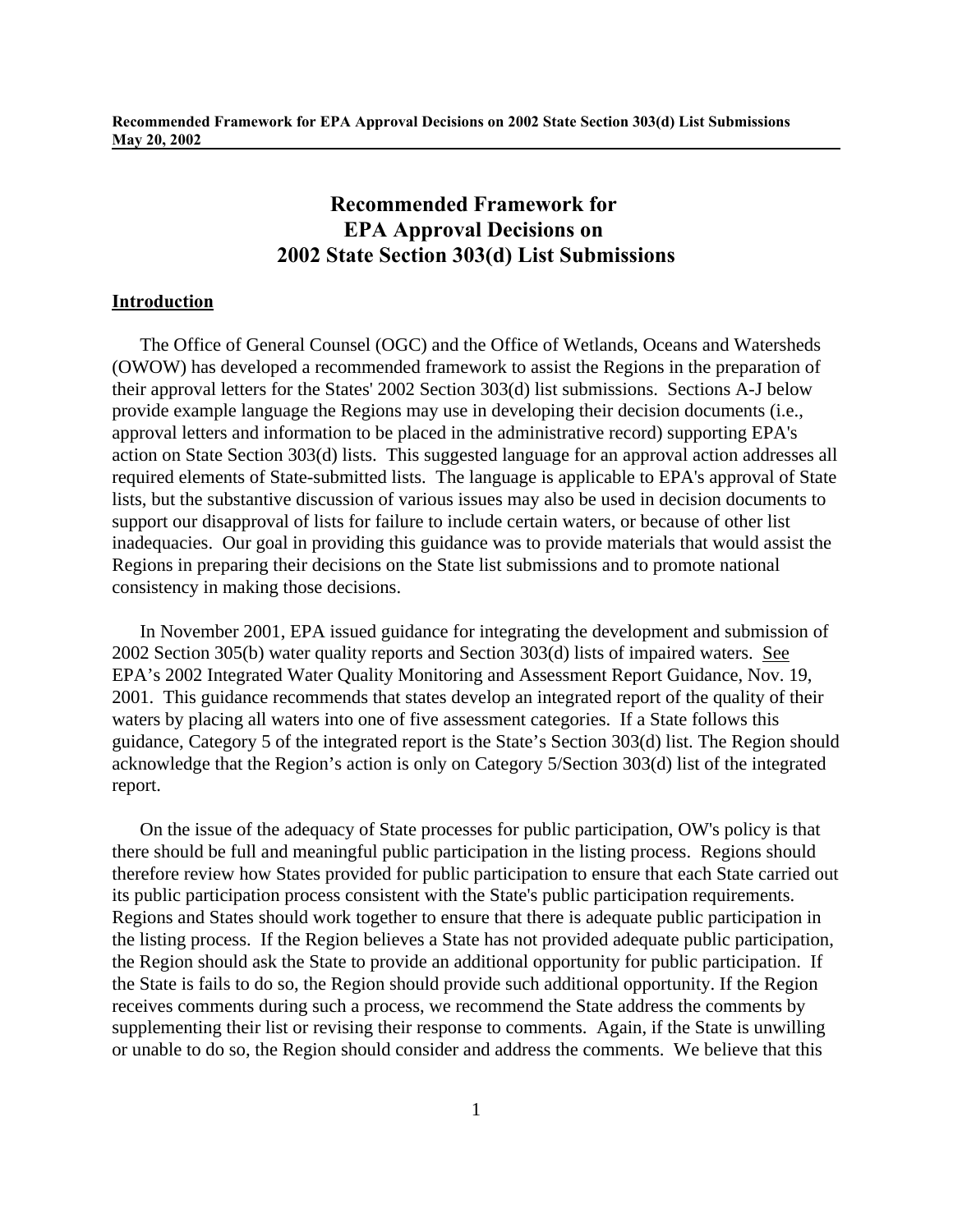process is a more appropriate way to deal with inadequate public participation in the listing process rather than an outright disapproval of a list based on an inadequate opportunity for public participation.

Finally, we want to provide the following advice concerning how to address comments the State received during its public comment process. If the State received comments on a particular issue that opposes or questions the State's decisions, the Regions should determine whether those comments are adequately addressed in the State's comment response document. The comments and the State's responses should be included in the State's submission to EPA. If the Region agrees with the State's substantive decision, but believes that the State's comment response is inadequate, the Region can work with the State to supplement its' response even after the formal submission is made (but prior to the Region's approval or disapproval action). If the State is unwilling or unable to supplement the State's responses, the Region should address the issue in its

decision document or elsewhere in the administrative record. Where the recommended language indicates that the Region needs to provide a case-specific explanation or rationale, the Region's explanation or rationale will become particularly important where public comments have been received.

Regions should consult with Headquarters in situations where their action will deviate from the approaches recommended here. Please contact Michael Haire, at 202-566-1224 or Hazel Groman, at 202-566-1219, in OWOW and Susmita Dubey, at 202-546-5577 in OGC, if you have any questions concerning this guidance.

### **Recommended Framework**

**The recommended framework is organized by subject matter. Each section contains recommended language pertaining to the issues listed below.**

- 1. **Introductory language** (for use in all letters) See Section A
- 2. **Language describing statutory and regulatory background** (for use in all letters) See Section B
- 3. **Language analyzing State's submission** (for use in all letters, modified for each State list)
	- A. **Language on the State's identification of waters and consideration of existing and readily available water quality-related data and information** (for use in all letters, modified for each State list)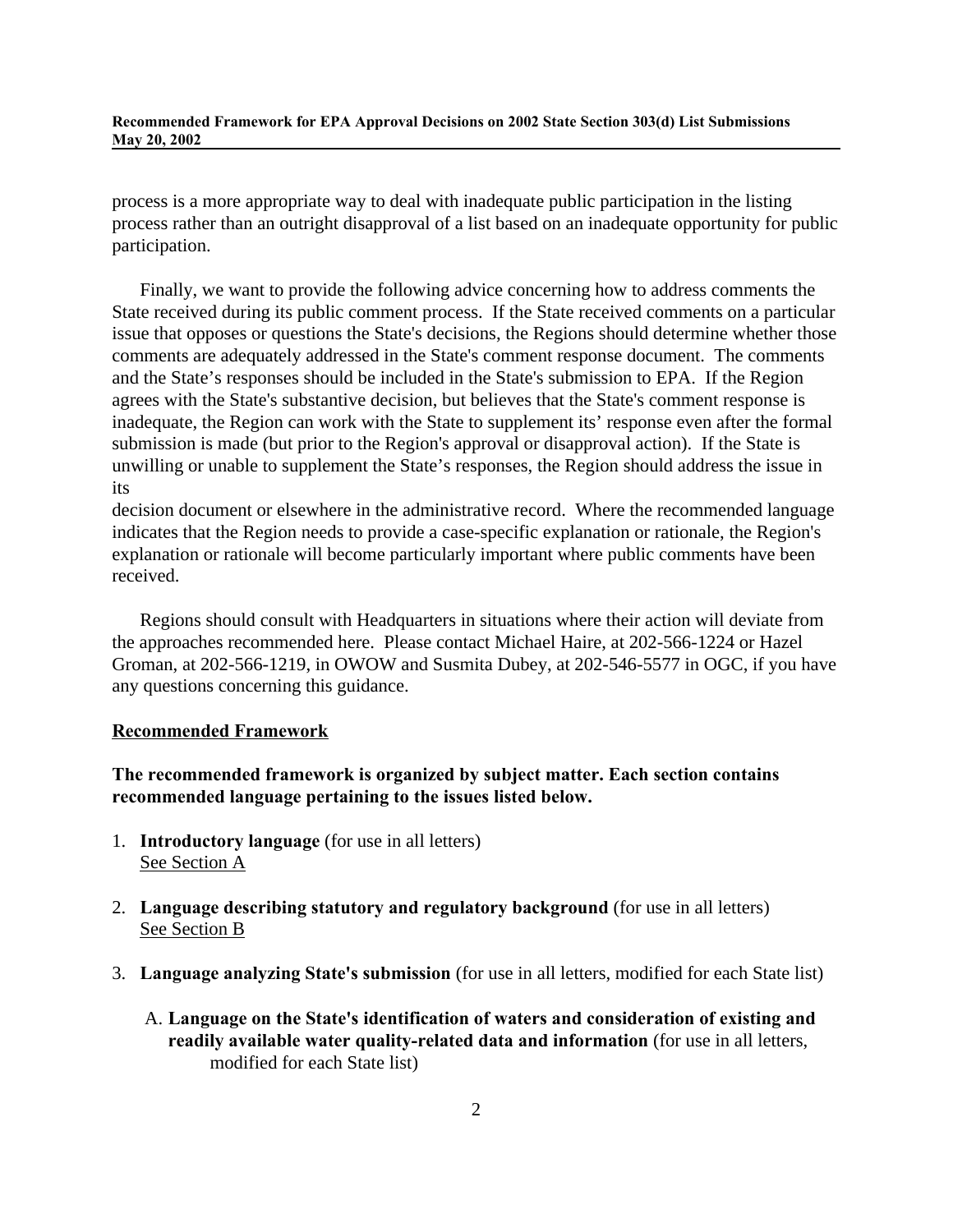### See Section C

- i. **Language to include if the State included waters where it is known that no pollutant is causing impairment** (for use where appropriate) See Section D
- ii. **Language to include where the Region requested the State to explain the basis for not listing certain waters** (for use where appropriate) See Section E
- iii. **Language to include where the State decides not to list waters on the 2002 list pursuant to 40 CFR 130.7(b)(1)** (for use where appropriate) See Section F
- iv. **Language to include if the State did not include waters impaired by nonpoint sources, or where the State listed waters impaired by nonpoint sources but comments were received opposing such listing** (for use where appropriate) See Section G
- B. **Language on the State's priority ranking and targeting** (for use in all letters) See Section H
- 4. **Language to include if the State included tribal waters on the list** (for use where appropriate) See Section I
- 5. **Language to include if a schedule has been received** (for use where appropriate) See Section J

### **Section A**

# **The following is suggested introductory language for Regional approval letters, and generally states that the Region has concluded the State's list meets applicable requirements.**

EPA has conducted a complete review of [State]'s 2002 Section 303(d) list and supporting documentation and information and, based on this review, EPA has determined that [State]'s list of water quality limited segments (WQLSs) still requiring TMDLs meets the requirements of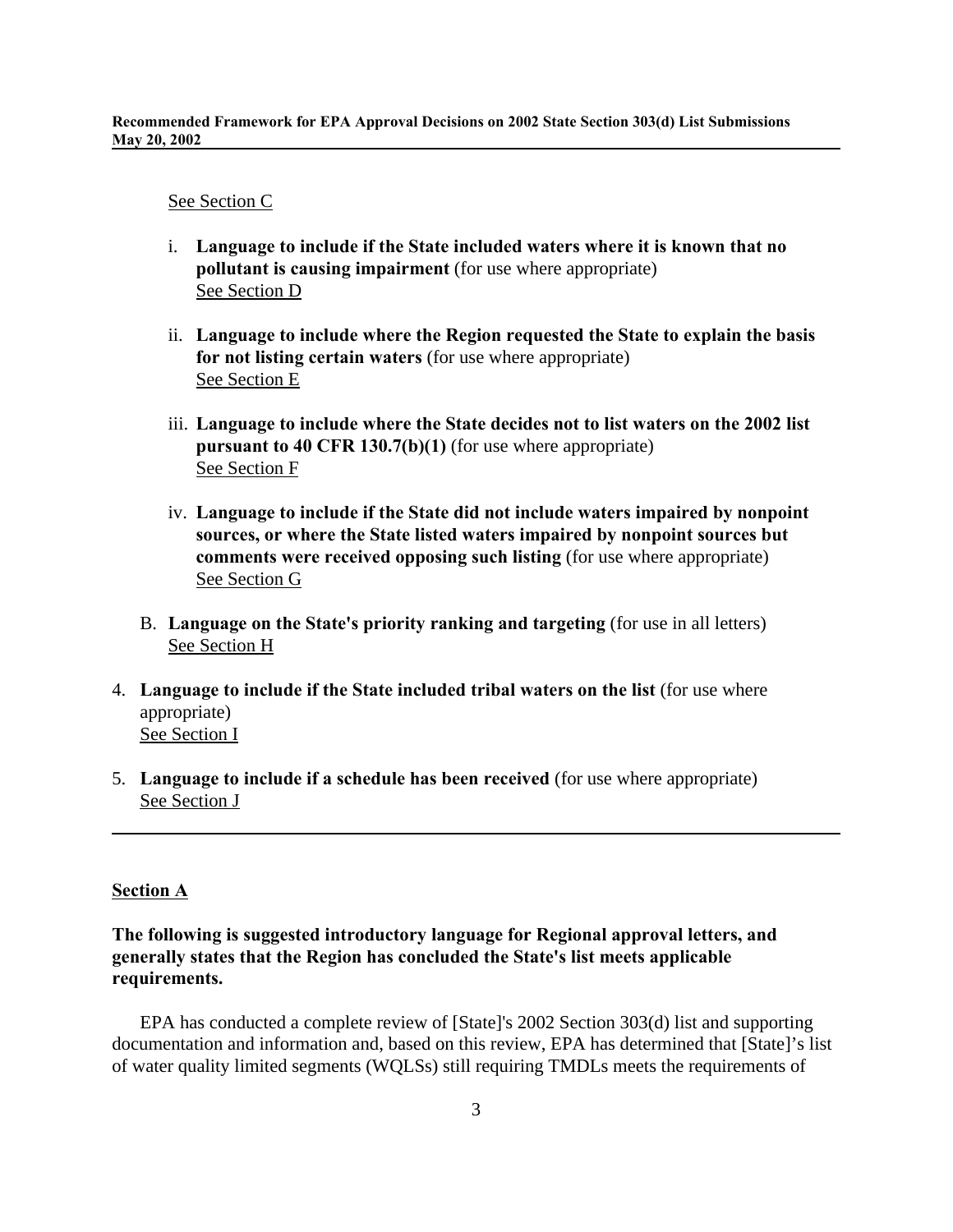Section 303(d) of the Clean Water Act ("CWA" or "the Act") and EPA's implementing regulations. Therefore, by this order, EPA hereby APPROVES [State]'s Section 303(d) list. The statutory and regulatory requirements, and EPA's review of [State]'s compliance with each requirement, are described in detail below.

#### **Section B**

**The following suggested language can be included in all approval letters, describing in detail the applicable requirements that State lists must meet.** 

# **Statutory and Regulatory Background**

### **Identification of WQLSs for Inclusion on Section 303(d) List**

Section 303(d)(1) of the Act directs States to identify those waters within its jurisdiction for which effluent limitations required by Section 301(b)(1)(A) and (B) are not stringent enough to implement any applicable water quality standard, and to establish a priority ranking for such waters, taking into account the severity of the pollution and the uses to be made of such waters. The Section 303(d) listing requirement applies to waters impaired by point and/or nonpoint sources, pursuant to EPA's long-standing interpretation of Section 303(d).

EPA regulations provide that States do not need to list waters where the following controls are adequate to implement applicable standards: (1) technology-based effluent limitations required by the Act, (2) more stringent effluent limitations required by State or local authority, and (3) other pollution control requirements required by State, local, or federal authority. See 40 CFR 130.7(b)(1).

# **Consideration of Existing and Readily Available Water Quality-Related Data and Information**

In developing Section 303(d) lists, States are required to assemble and evaluate all existing and readily available water quality-related data and information, including, at a minimum, consideration of existing and readily available data and information about the following categories of waters: (1) waters identified as partially meeting or not meeting designated uses, or as threatened, in the State's most recent Section 305(b) report; (2) waters for which dilution calculations or predictive modeling indicate nonattainment of applicable standards; (3) waters for which water quality problems have been reported by governmental agencies, members of the public, or academic institutions; and (4) waters identified as impaired or threatened in any Section 319 nonpoint assessment submitted to EPA. See 40 CFR 130.7(b)(5). In addition to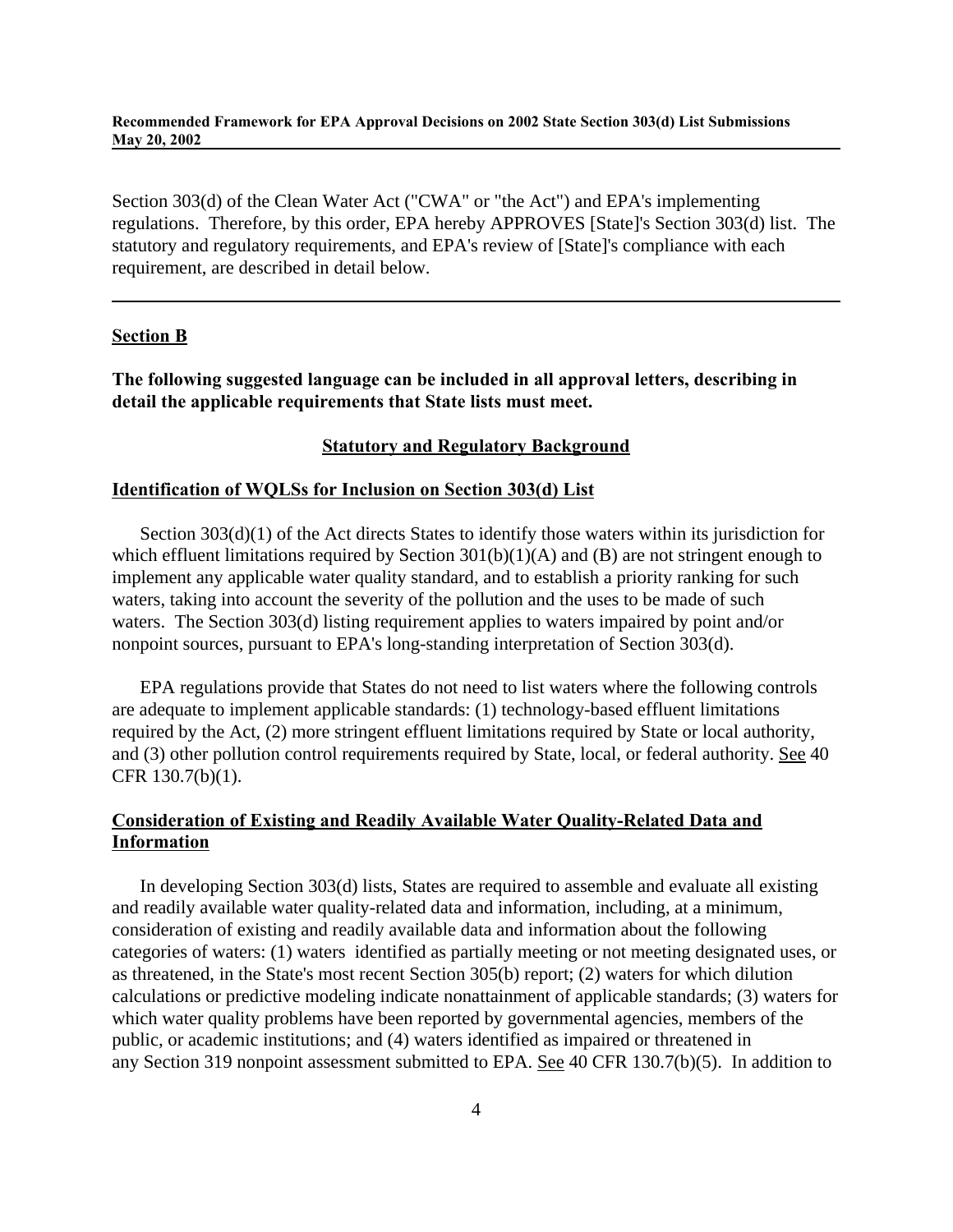these minimum categories, States are required to consider any other data and information that is existing and readily available. EPA's 1991 Guidance for Water Quality-Based Decisions describes categories of water quality-related data and information that may be existing and readily available. See Guidance for Water Quality-Based Decisions: The TMDL Process, EPA Office of Water, 1991, Appendix C ("EPA's 1991 Guidance"). While States are required to evaluate all existing and readily available water quality-related data and information, States may decide to rely or not rely on particular data or information in determining whether to list particular waters.

In addition to requiring States to assemble and evaluate all existing and readily available water quality-related data and information, EPA regulations at 40 CFR 130.7(b)(6) require States to include as part of their submissions to EPA documentation to support decisions to rely or not rely on particular data and information and decisions to list or not list waters. Such documentation needs to include, at a minimum, the following information: (1) a description of the methodology used to develop the list; (2) a description of the data and information used to identify waters; and (3) any other reasonable information requested by the Region.

# **Priority Ranking**

EPA regulations also codify and interpret the requirement in Section  $303(d)(1)(A)$  of the Act that States establish a priority ranking for listed waters. The regulations at 40 CFR 130.7(b)(4) require States to prioritize waters on their Section 303(d) lists for TMDL development, and also to identify those WQLSs targeted for TMDL development in the next two years. In prioritizing and targeting waters, States must, at a minimum, take into account the severity of the pollution and the uses to be made of such waters. See Section  $303(d)(1)(A)$ . As long as these factors are taken into account, the Act provides that States establish priorities. States may consider other factors relevant to prioritizing waters for TMDL development, including immediate programmatic needs, vulnerability of particular waters as aquatic habitats, recreational, economic, and aesthetic importance of particular waters, degree of public interest and support, and State or national policies and priorities. See 57 FR 33040, 33045 (July 24, 1992), and EPA's 1991 Guidance.

#### **Section C**

**The following suggested language provides a description of how the State submissions met each requirement described in Section B. Where case-specific discussions will need to be drafted by the Region, a notation to this effect is included in bold type.**

#### **Analysis of [State]'s Submission**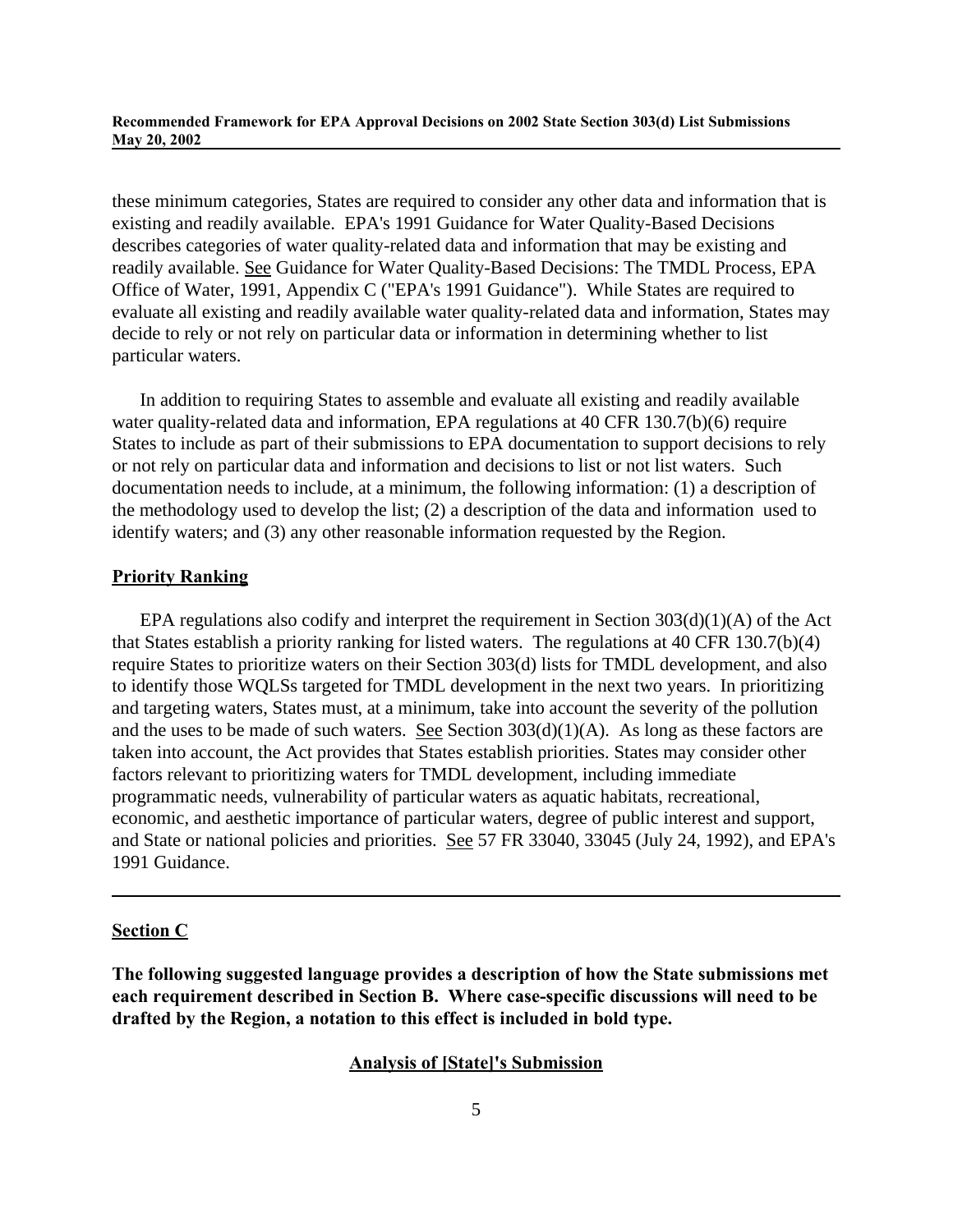# **Identification of Waters and Consideration of Existing and Readily Available Water Quality-Related Data and Information.**

EPA has reviewed the State's submission, and has concluded that the State developed its Section 303(d) list in compliance with Section 303(d) of the Act and 40 CFR 130.7. EPA's review is based on its analysis of whether the State reasonably considered existing and readily available water quality-related data and information and reasonably identified waters required to be listed.

**[Describe process State went through, e.g., did they start with Section 305(b) report and remove waters where other pollution control requirements exist, or waters with TMDLs already done. Also, should explicitly say that the State considered all data and information regarding 130.7(b)(5) categories, which is the minimum required by the regulations. To the extent the State considered data and information beyond what is listed in 40 CFR 130.7(b)(5), EPA's action letter should note that, and describe what the State considered.]** 

EPA has reviewed [State]'s description of the data and information it considered, its methodology for identifying waters, [**and anything else the Region looked at, e.g., if the Region reviewed some or all of actual data the State considered]**. EPA concludes that the State properly assembled and evaluated all existing and readily available data and information, including data and information relating to the categories of waters specified in 40 CFR  $130.7(b)(5)$ .

In addition, the State provided its rationale for not relying on particular existing and readily available water quality-related data and information as a basis for listing waters.

**[Should describe in general terms which data or information State chose not to rely on, and explain why State's decision was reasonable. The State's submission should contain its rationale for not using such data or information, and the Regions' review should assess whether the State's rationale is reasonable. The Regions should pay close attention to waters that are not listed but were nominated by commenters. For such waters, the State should have a waterbody-specific analysis for not listing. Regions should carefully review situations in which States delist waters without any new data and/or information showing water quality standards are met.]**

### **Section D**

**The following language addresses the situation where the State has listed waters where it is**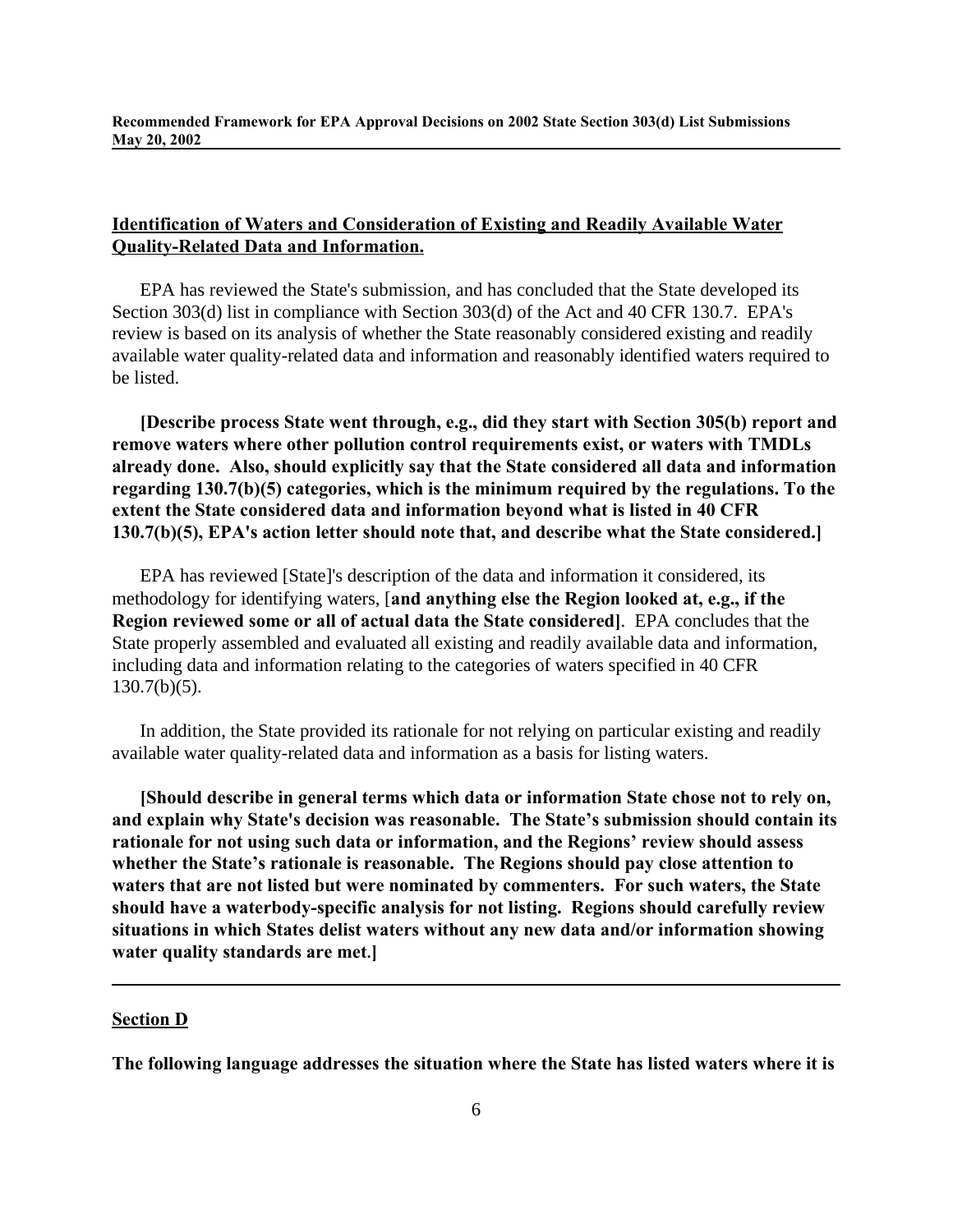#### **known that no pollutant is causing or is expected to cause the impairment.**

EPA recognizes that the State included on the 2002 Section 303(d) list some WQLSs beyond those that are required by EPA regulations, e.g., waters where there is no pollutant associated with the impairment. States and territories should consider scheduling these waters for monitoring to confirm that there continues to be no pollutant-caused impairment and to support appropriate water quality management actions to address the cause(s) of the impairment. While EPA is not taking any action to approve or disapprove the State's list due to the inclusion of such waters, neither the State nor EPA has an obligation under current EPA regulations to develop TMDLs for such waters because the waters are not impaired by a pollutant. States have the discretion under Section 303(d), which charges States with the primary responsibility to identify WQLSs for TMDL development, and Section 510, which authorizes States to adopt more stringent pollution controls, to include waters on their Section 303(d) lists that may not be required to be included by current EPA regulations, and EPA's regulations do not compel the Agency to disapprove the State's list because of the inclusion of such waters. EPA guidance also recognizes that States may take a conservative, environmentally protective approach in identifying waters on their Section 303(d) lists. See National Clarifying Guidance for 1998 Section 303(d) Lists, Aug. 27, 1997.

# **Section E**

**The following language addresses the situation where EPA has requested that the State explain the basis for not listing certain waters, e.g., previously-listed waters or specific waters nominated by commenters. Where comments are received questioning the State's failure to list specific waters, the State needs to provide its rationale in response to such comments, even if EPA has not requested a good cause demonstration.**

The State has also demonstrated, to EPA's satisfaction, good cause for not including [which water(s)] on its list. As provided in 40 CFR  $130.7(b)(6)(iv)$ , EPA requested that the State demonstrate good cause for not including this water.

**[Describe State's good cause demonstration here, including explanation of why it is in fact good cause for not listing specific waterbodies, e.g., more recent or accurate data; more sophisticated water quality modeling; flaws in the original analysis that led to the water being listed; changes in conditions e.g., new control equipment or elimination of discharges. If commenters raise particular waters they believe should be listed, make sure the State submission contains a waterbody-specific explanation for why such waters are not listed. If the submission does not contain such a discussion, the Regions should work with the State**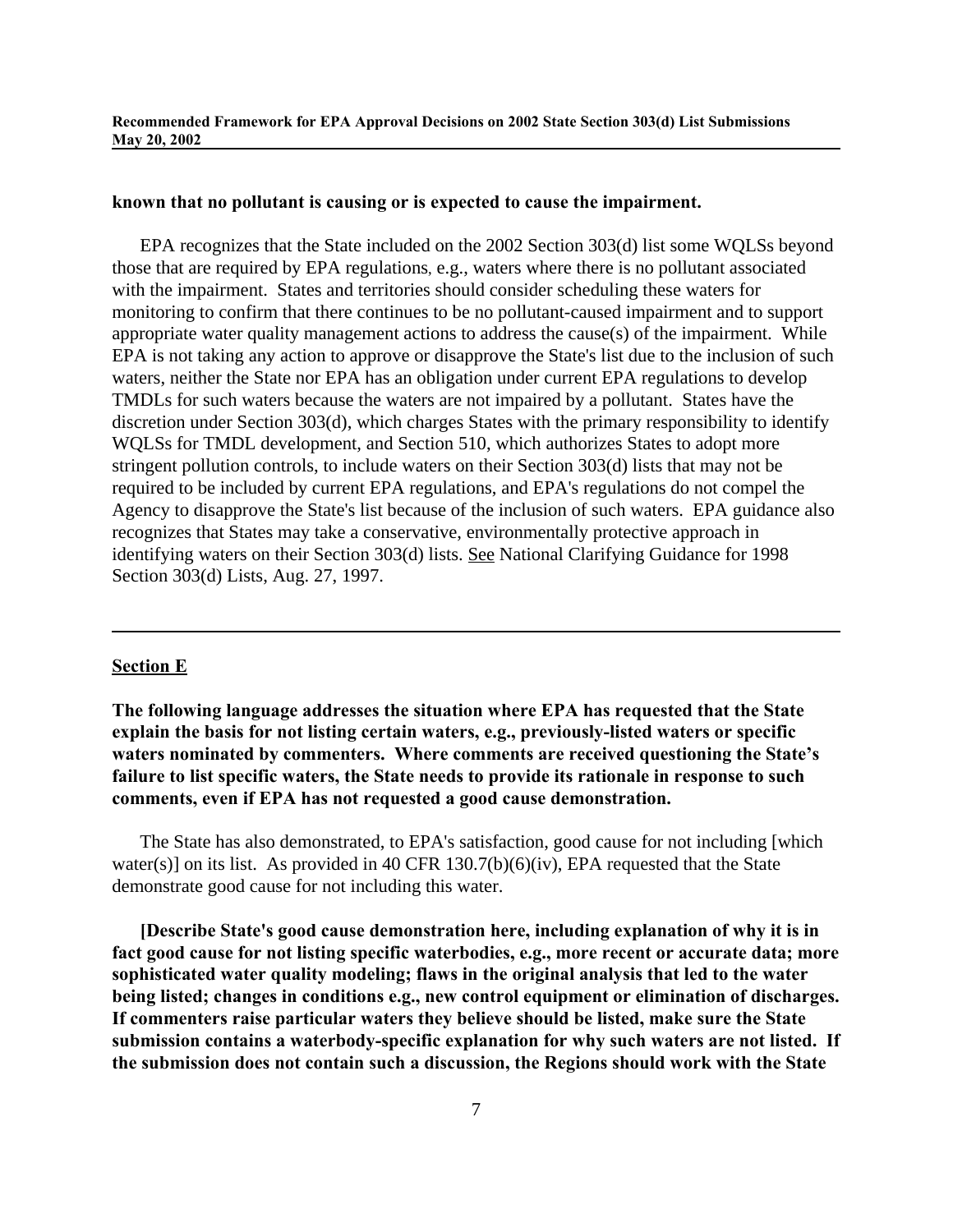**to ensure the record for the Region's final decision contains an adequate response to the comments.]**

#### **Section F**

# **The following language addresses a situation where the State has decided not to list waters pursuant to 40 CFR 130.7(b)(1) because they are expected to meet water quality standards.**

The State's decision not to include **[which waters]** on its 2002 Section 303(d) list is consistent with EPA regulations at 40 CFR 130.7(b)(1). These waters were identified on the State's 1998 [or 2000] Section 303(d) list. Under 40 CFR 130.7(b)(1), States are not required to list WQLSs still requiring TMDLs where effluent limitations required by the CWA, more stringent effluent limitations required by State or local authority, or other pollution control requirements required by State, local, or federal authority, are stringent enough to implement applicable water quality standards. The regulation does not specify the time frame in which these various requirements must implement applicable water quality standards to support a State's decision not to list particular waters.

Monitoring should be scheduled for these waters to verify that the water quality standard is attained as expected in a reasonable time frame. Where standards will not be attained through implementation of the requirements listed in 40 CFR 130.7(b)(1) in a reasonable time, it is appropriate for the water to be placed on the Section 303(d) list to ensure that implementation of the required controls and progress towards compliance with applicable standards is tracked. If it is determined that the water is, in fact, meeting applicable standards when the next Section 303(d) list is developed, it would be appropriate for the State to remove the water from the list at that time.

# **The following language is suggested where the Region is approving the State's decision not to list waters pursuant to 40 CFR 130.7(b)(1)(iii):**

The State has demonstrated that there are other pollution control requirements required by State, local, or federal authority that will result in attainment of water quality standards for **[which pollutants]** within a reasonable time. **[Describe how State's submission demonstrates other pollution control requirements, e.g., by referencing State/local/federal regulation that imposes requirements.** The State's submission also demonstrates that these requirements will result in attainment of applicable water quality standards for **[which pollutants]** within a reasonable time. **[describe how State's submission does this]**

### **The following language is suggested where the Region is approving the State's decision**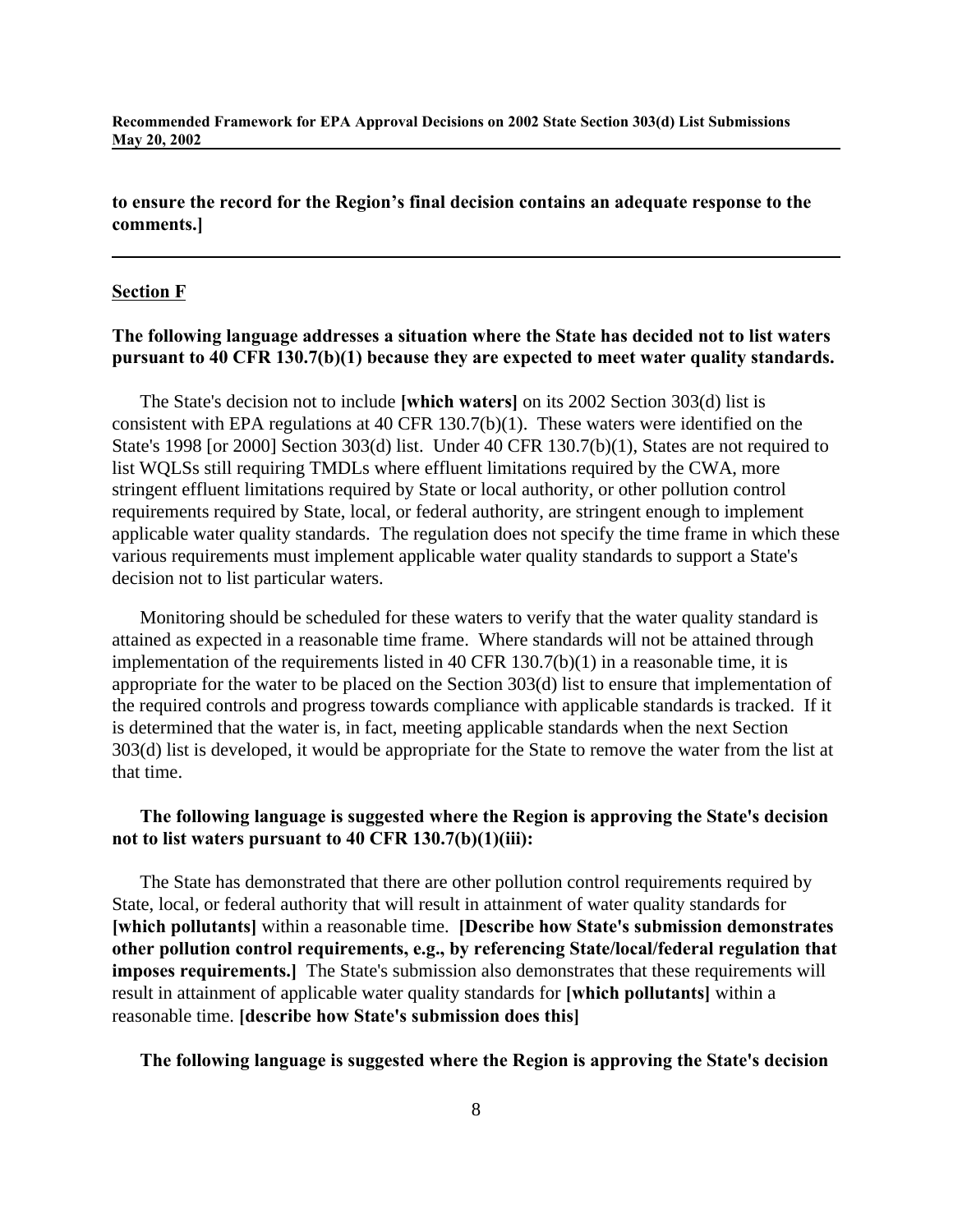### **not to list waters pursuant to 40 CFR 130.7(b)(1)(ii):**

The State has demonstrated that there are effluent limitations required by State or local authority, which are more stringent than technology-based effluent limitations, required by the Clean Water Act, and that these more stringent effluent limitations will result in attainment of water quality standards for **[which pollutants]** within a reasonable time. **[Describe how the State's submission demonstrates this.]** The State's submission also demonstrates that these requirements will result in attainment of applicable water quality standards for [which pollutants] within a reasonable time. **[describe how the State's submission does this]**

 **[The rationale for excluding a waterbody from the Section 303(d) list should be specific to the water quality problem for that waterbody. Additionally, the Regions should request the following information in reviewing the decision not to list a water pursuant to 40 CFR130.7(b)(1):**

- **1. A description of the various requirements and the authorities that require them;**
- **2. An estimate of the reductions that will occur;**
- **3. A schedule of when the required measures will be implemented;**
- **4. An estimate of when the WQS will be attained; and**
- **5. A plan to monitor the time of attainment of the WQS.**

**A determination of what is a reasonable time frame should be made on a case-by-case basis using such information as identified above in numbers 1-5.]**

### **Section G**

#### **The following language supports a State's listing of waters impaired by nonpoint sources.**

The State properly listed waters with nonpoint sources causing or expected to cause impairment, consistent with Section 303(d) and EPA guidance. Section 303(d) lists are to include all WQLSs still needing TMDLs, regardless of whether the source of the impairment is a point and/or nonpoint source. EPA's long-standing interpretation is that Section 303(d) applies to waters impacted by point and/or nonpoint sources. In *Pronsolino v. Marcus*, the District Court for the Northern District of California held that section 303(d) of the Clean Water Act (CWA) authorizes EPA to identify and establish total maximum daily loads (TMDLs) for waters impaired by nonpoint sources. Pronsolino et al. v. Marcus et al., 91 F.Supp.2d 1337, 1347 (N.D.Ca. 2000). See also EPA's 1991 Guidance and National Clarifying Guidance for 1998 Section 303(d) Lists, Aug. 27, 1997. **[The Regions should consult with Headquarters in situations where the State has gotten comments opposing listing of waters impaired by**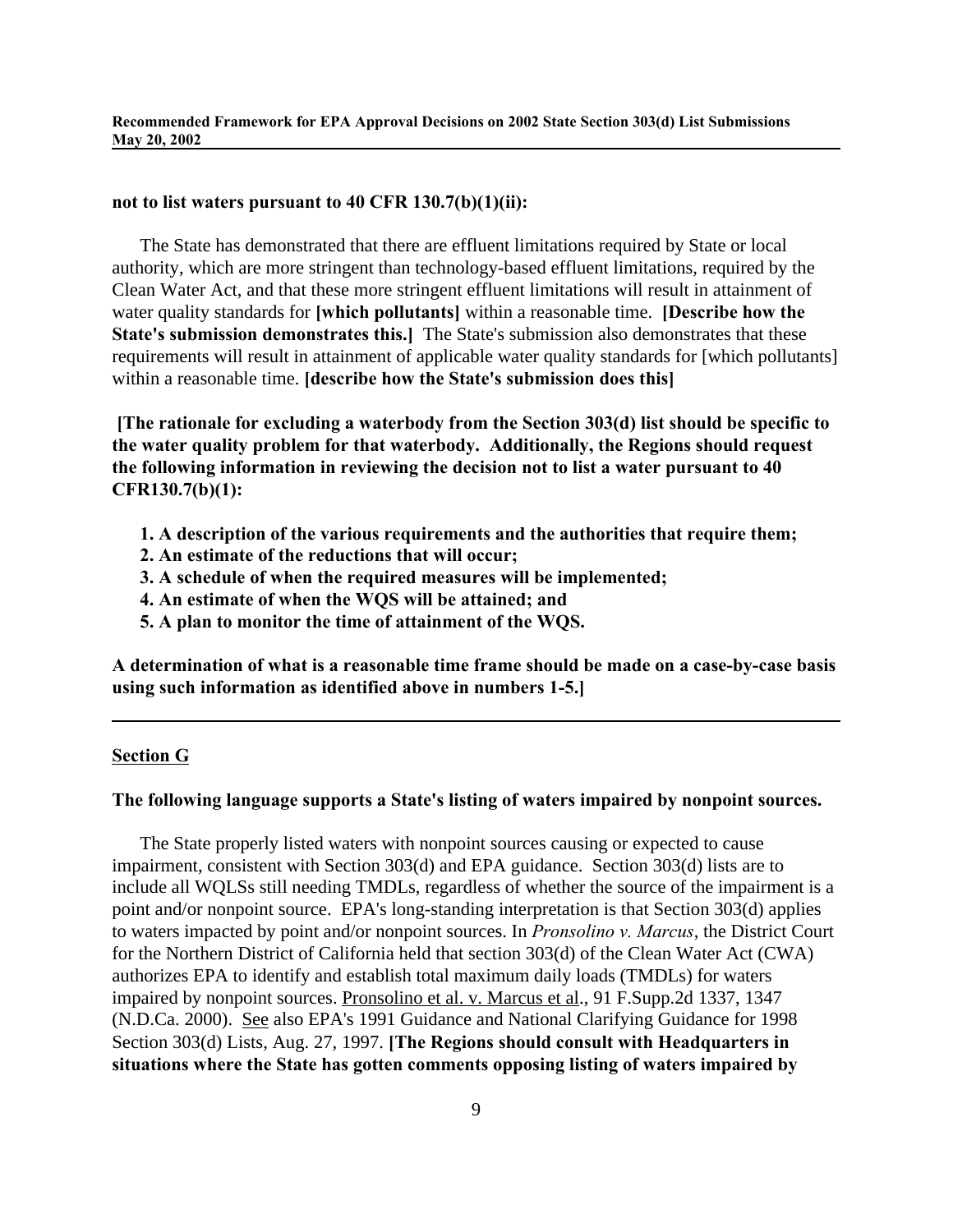### **nonpoint sources.]**

### **Section H**

# **The following suggested language provides a description of how the State submissions meet the priority ranking requirement in the Act and EPA's regulations.**

### Priority Ranking and Targeting

EPA also reviewed the State's priority ranking of listed waters for TMDL development, and concludes that the State properly took into account the severity of pollution and the uses to be made of such waters, as well as other relevant factors such as **[list here any other factors the State considered in prioritization (or generally describe prioritization process) and explain why consideration of those additional factors (or use of a particular process) is appropriate.]** In addition, EPA reviewed the State's identification of WQLSs targeted for TMDL development in the next two years, and concludes that the targeted waters are appropriate for TMDL development in this time frame.

**[Describe reasons why short-term targeting is appropriate, and summarize targeted waters here, e.g., the State has selected some waters where TMDL development will be relatively simple (for example, where only point sources) and some waters where TMDL development will be more complex (for example, where point and nonpoint sources, or nonpoint sources only). In general, EPA would defer to the State's targeting of waters, but Regions should explain why the State's choice of waters for TMDL development in the next two years is appropriate, especially where comments were received questioning targeted waters. Also, note that EPA guidance advises States to select some simple and some complex TMDLs for short-term targeting.]**

#### **Section I**

# **The following language is suggested for situations where the State list may include waters in Indian country.**

EPA's approval of [State]'s Section 303(d) list extends to all waterbodies on the list with the exception of those waters that are within Indian Country, as defined in 18 U.S.C. Section 1151. EPA is taking no action to approve or disapprove the State's list with respect to those waters at